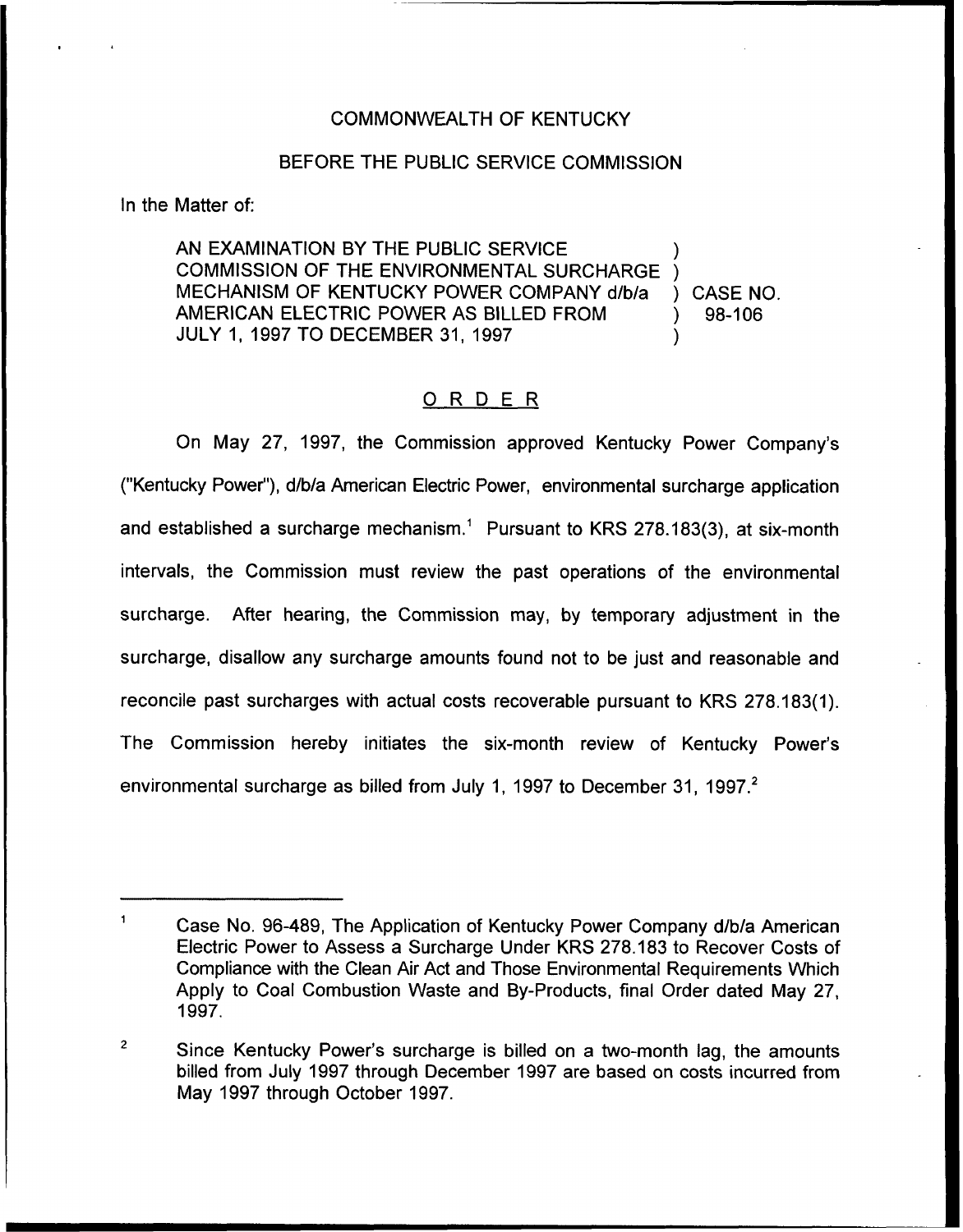In anticipation that those parties to Case No. 96-489 will desire to participate in this proceeding, the Attorney General's Office ("AG") and the Kentucky Industrial Utility Customers ("KIUC") will be deemed parties to this proceeding.

IT IS THEREFORE ORDERED that:

1. The procedural schedule set forth in Appendix A, attached hereto and incorporated herein, shall be followed in this proceeding.

2. Kentucky Power shall appear at the Commission's offices on the date set forth in Appendix A, to submit itself to examination on the application of its environmental surcharge as billed to consumers from July 1, 1997 through December 31, 1997.

3. Kentucky Power shall give notice of the hearing in accordance with the provisions of 807 KAR 5:011, Section 8(5). At the time publication is requested, Kentucky Power shall forward a duplicate of the notice and request to the Commission.

4. Kentucky Power shall, by the date set forth in Appendix A, file the information requested in Appendix B, attached hereto and incorporated herein, along with its prepared direct testimony in support of the reasonableness of the application of its environmental surcharge mechanism during the review period.

5. All requests for information and responses thereto shall be appropriately indexed. All responses shall include the name of the witness who will be responsible for responding to questions related to the information, with copies to all parties of record and an original and 10 copies to the Commission.

6. The AG and KIUC are granted full intervention in this proceeding.

 $-2-$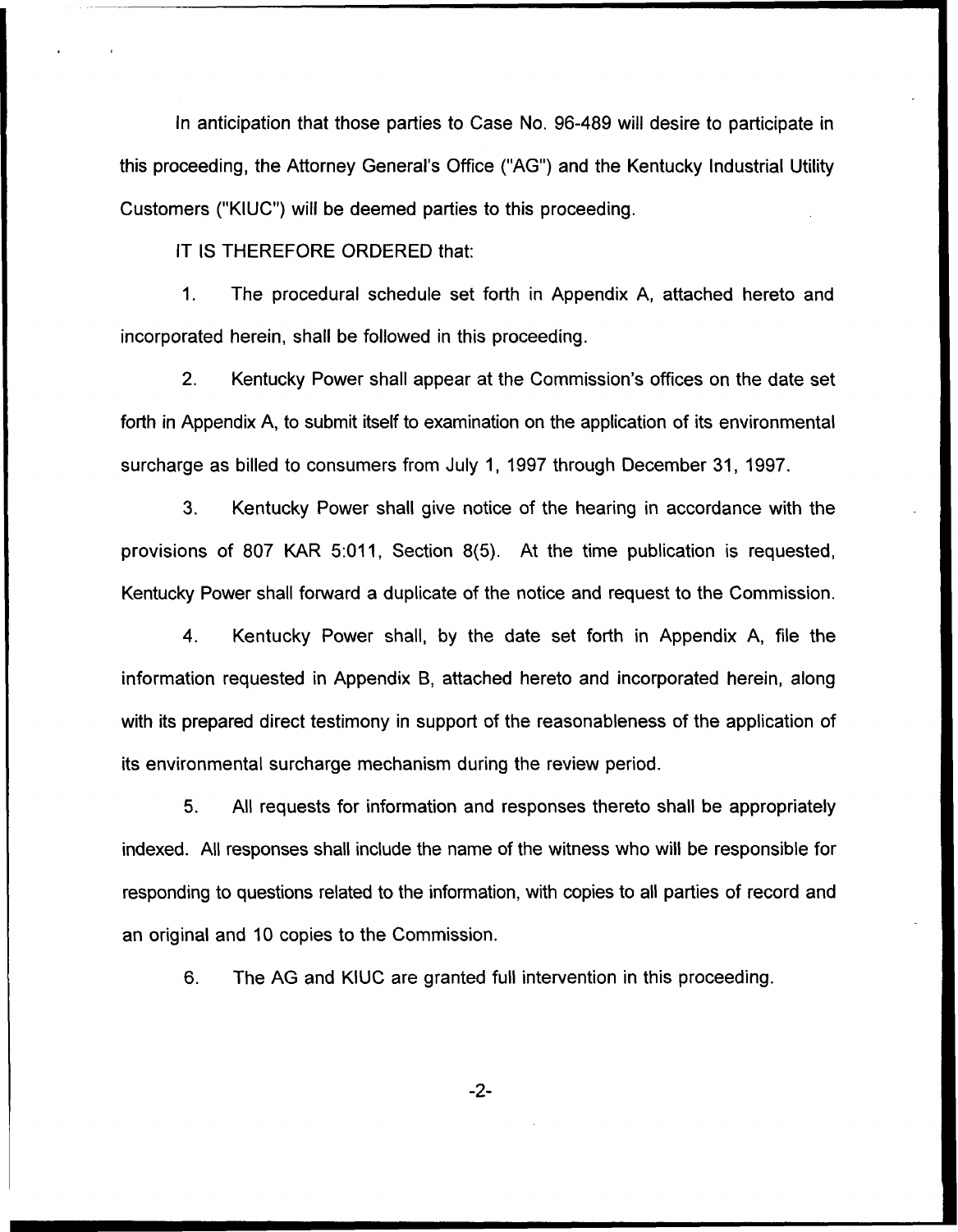7. Kentucky Power's monthly environmental surcharge reports and supporting data for the review period shall be incorporated by reference into the record of this case.

Done at Frankfort, Kentucky, this 27th day of February, 1998.

# PUBLIC SERVICE COMMISSION

**Chairma**  $\beta$ .  $\beta$ . Helfon

Vice Chairmar

 $\mathscr{L}$ 

 ${\cal L}$ ommissioner

ATTEST:

Executive Director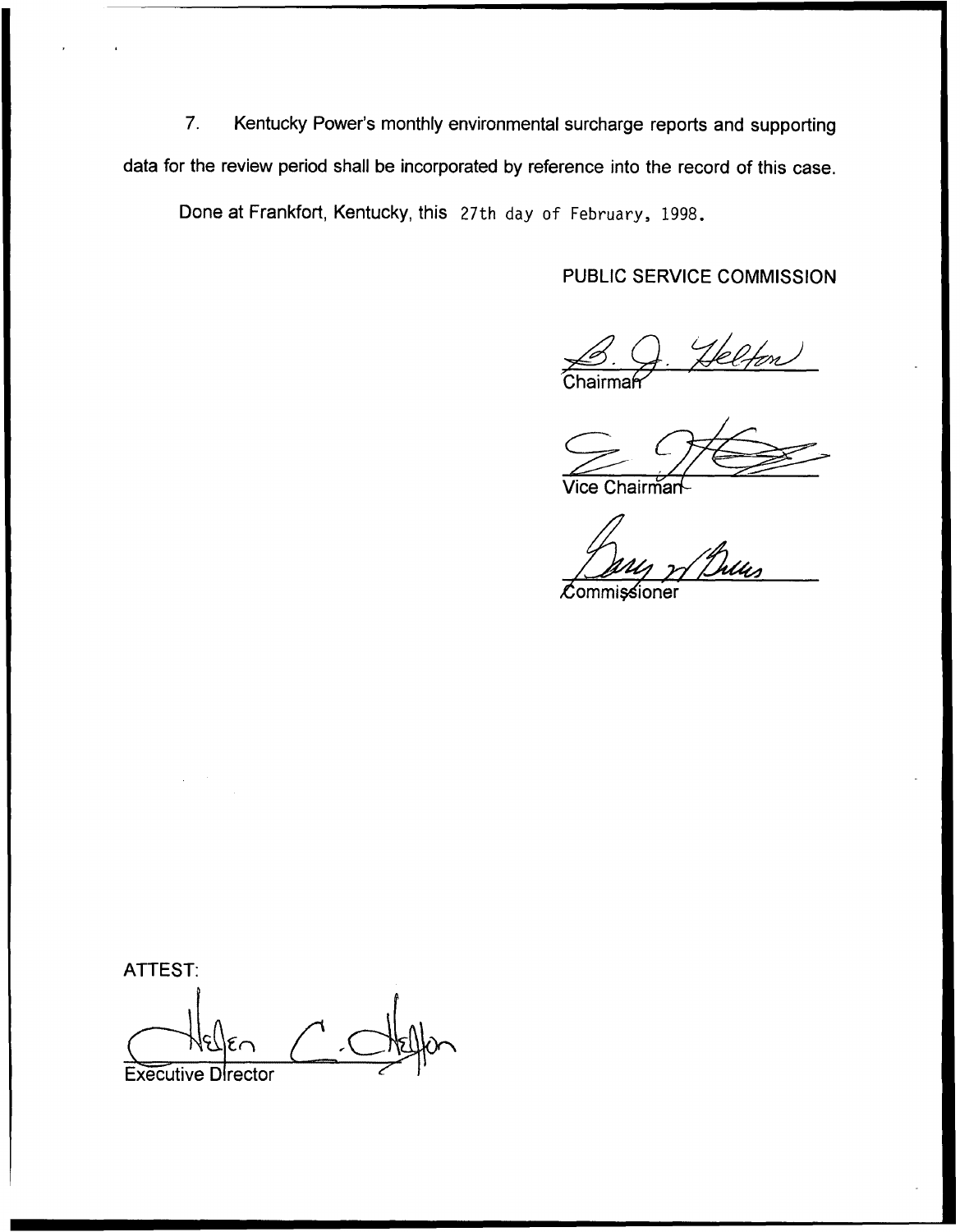# APPENDIX A

# APPENDIX TO AN ORDER OF THE KENTUCKY PUBLIC SERVICE COMMISSION IN CASE NO. 98-106 DATED FEBRUARY 27, 1998

| Kentucky Power shall file its prepared direct testimony and<br>responses to the information request in Appendix B no later than 03/20/98                                                              |  |
|-------------------------------------------------------------------------------------------------------------------------------------------------------------------------------------------------------|--|
| All additional requests for information to Kentucky Power                                                                                                                                             |  |
| Kentucky Power shall file responses to additional requests                                                                                                                                            |  |
| Intervenor testimony, if any, in verified prepared form shall be<br>filed no later than with the contract of the contract of the contract of the contract of the contract of the contract of 05/01/98 |  |
| All requests for information to Intervenors shall be filed                                                                                                                                            |  |
| Intervenors shall file responses to requests for information                                                                                                                                          |  |
| Last day for Kentucky Power to publish notice of hearing date 06/04/98                                                                                                                                |  |
| Public Hearing is to begin at 9:00 a.m., Eastern Daylight Time,<br>in Hearing Room 1 of the Commission's offices at 730 Schenkel<br>Lane, Frankfort, Kentucky, for the purpose of cross-examination   |  |
|                                                                                                                                                                                                       |  |
|                                                                                                                                                                                                       |  |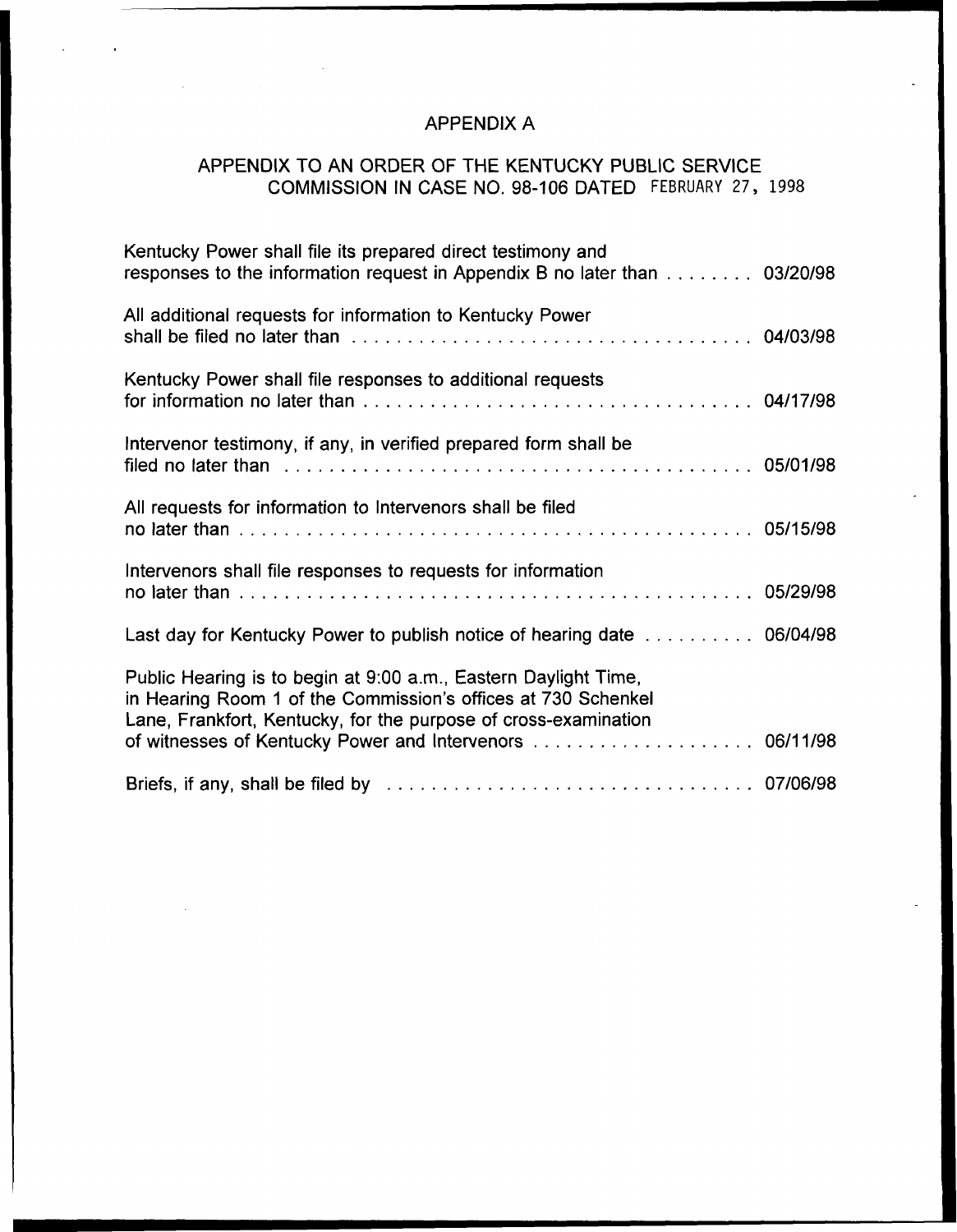#### APPENDIX B

## APPENDIX TO AN ORDER OF THE KENTUCKY PUBLIC SERVICE COMMISSION IN CASE NO. 98-106 DATED FEBRUARY 27,,1998

#### INITIAL INFORMATION REQUEST

 $1<sub>1</sub>$ Prepare a summary schedule showing the calculation of E(m) and the surcharge factor for the expense months of May 1997 through December 1997. Use ES Form 1.0 as a model for this summary. The expense months of November and December 1997 have been included in order to show the over- and under-recovery adjustments for the months included for the billing period under review. Include a calculation of any additional over- or under-recovery amount Kentucky Power believes needs to be recognized for this six-month review. Include all supporting calculations and documentation for such an additional over- or under-recovery.

2. Refer to ES Form 3.10, Costs Associated with Big Sandy, expense months of September and October 1997.

Explain why the amounts reported for Accumulated Depreciation and  $a<sub>r</sub>$ Accumulated Deferred Income Taxes were the same in the September and October expense months.

b. Accumulated Depreciation as reported on ES Form 3.10 for the expense months May through December shows that this account experienced an increase of approximately \$4,000 per month until October. This pattern resumed in November and December. Would it be correct that the error in October has impacted the amounts reported for November and December?

c. Accumulated Deferred Income Taxes as reported on ES Form 3.10 for the expense months May through December shows that this account experienced an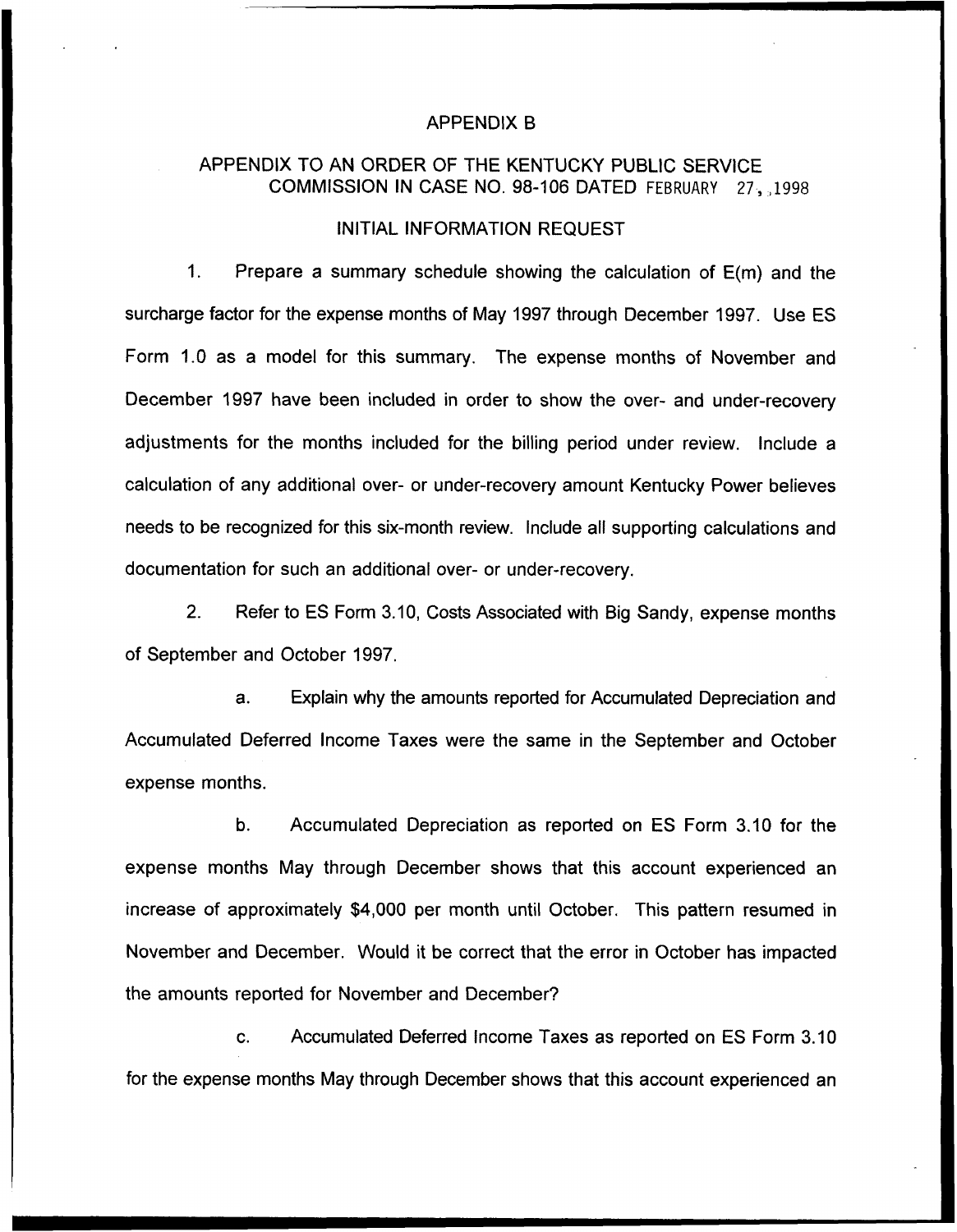increase of approximately \$900 per month until October. This pattern resumed in November and December. Would it be correct that the error in October has impacted the amounts reported for November and December?

 $\mathsf{d}$ . Submit revised monthly environmental surcharge calculations for the expense months of October, November, and December, reflecting the correction of these account balance errors.

3. Provide the following information concerning the Gavin Scrubber Costs reported on ES Form 3.11:

a. Explain why Disposal Cost, Account No. 501.91, fluctuated so much during the expense months of May through October.

b. Explain why Lime Cost, Account No. 502.9, experienced significant drops in July and August, but increased in September and October.

c. Explain why Lease Cost, Account No. 507, increased in September.

d. Explain why Scrubber Maintenance Cost, Account No. 512.8, increased in August and September, but decreased in October.

4. In Case No. 96-489, the Commission ordered that Kentucky Power's weighted average cost of capital would remain fixed during each six-month period, and would be reviewed and re-established during each six-month review case. In accordance with this finding, provide the following information as of December 31, 1997:

a. The outstanding balances for long-term debt, short-term debt and common equity.

 $-2-$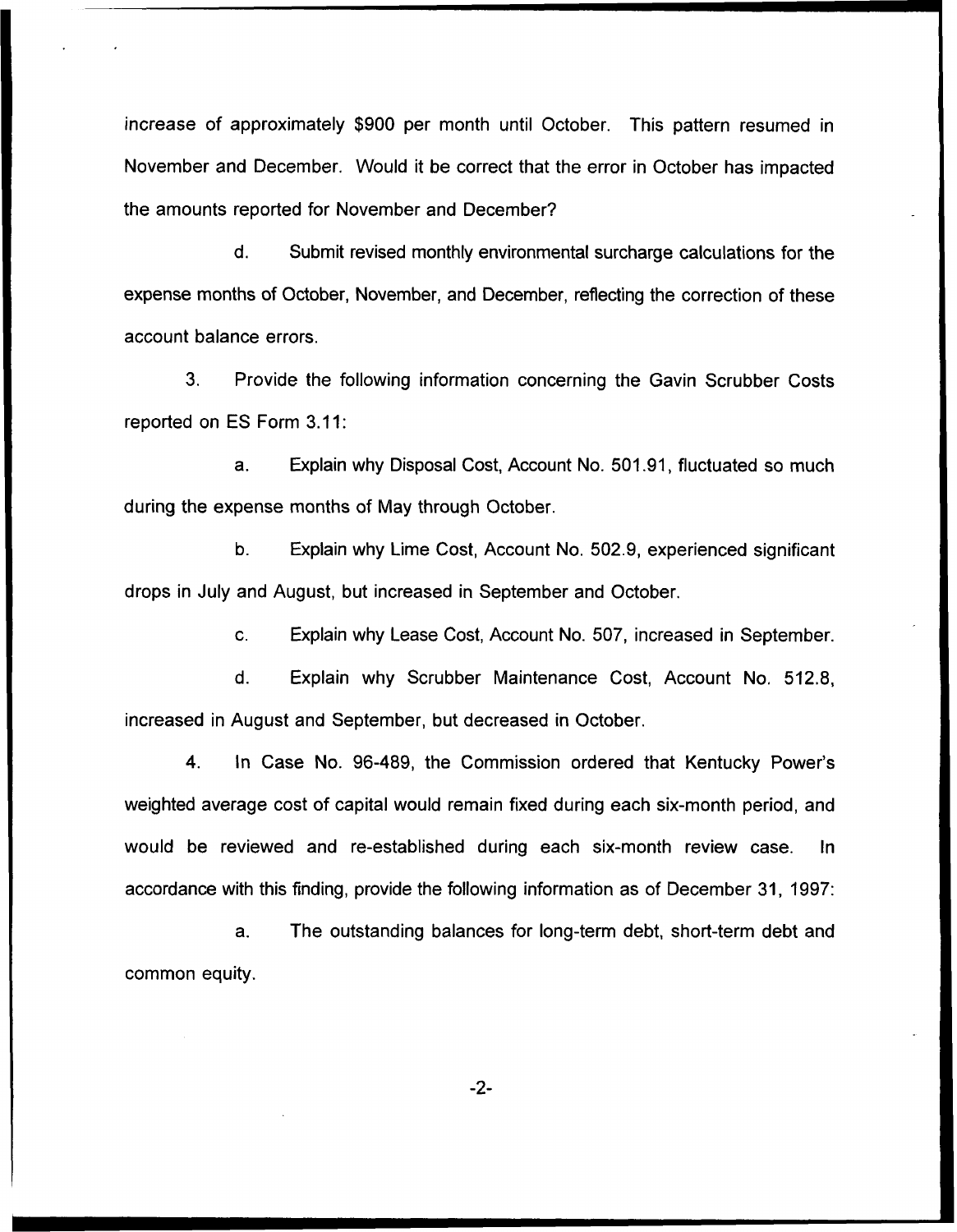b. The blended interest rates for long-term and short-term debt. Include all supporting calculations showing how these interest rates were determined.

c. Kentucky Power's calculation of its weighted average cost of capital for environmental surcharge purposes.

5. Refer to ES Form 3.12, Emissions Allowance Inventory.

a. Explain why the cumulative dollar balance for the inventory reported in the expense month of July reflected a reduction of \$46,836. If necessary, submit a revised July expense month environmental surcharge calculation.

b. Provide the price for allowances from intercompany purchases as defined by the Interim Allowance Agreement ("IAA") for calendar year 1997. Include the calculations which support the price.

 $\mathbf{C}$ . For the expense month of October, Kentucky Power reported its intercompany purchases had a weighted average cost of \$140.848 per allowance. If this amount does not agree with the price as defined in the IAA for 1997, explain the difference in the two prices.

6. In Appendix B to its May 27, 1997 Order, the Commission prescribed a series of reporting formats Kentucky Power was to use when filing its monthly environmental surcharge report. During the first six months of the surcharge, the Commission Staff have noticed that ES Form 2.0 has been retitled as "Current Period" rather than "Base Period" and has been filed each month. The Commission instructed Kentucky Power that ES Form 2.0 and its supporting schedule only needed to be filed

 $-3-$